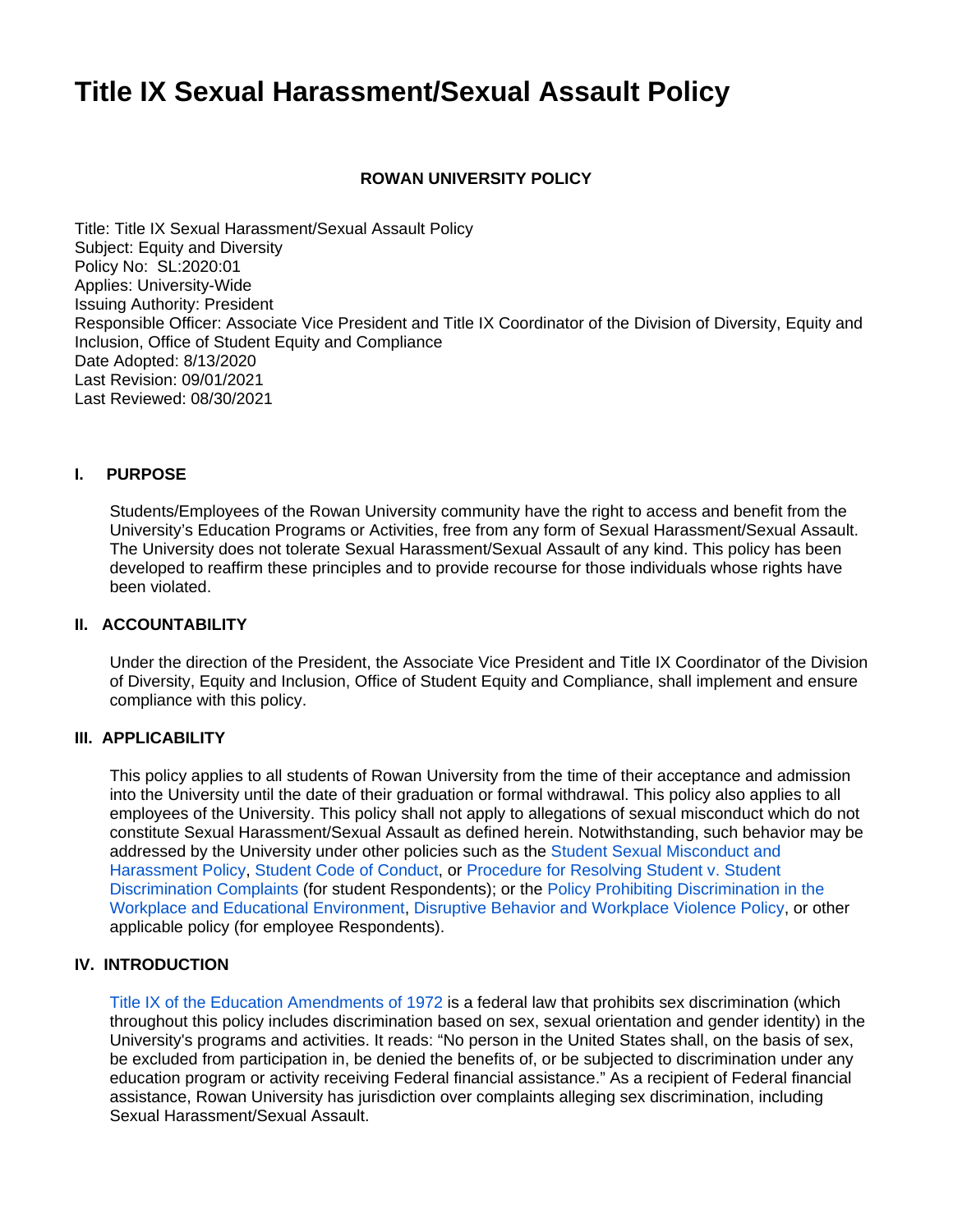The University will respond to Reports or Formal Complaints (as defined below) of conduct prohibited under this policy with measures designed to stop the prohibited conduct, prevent its recurrence, and remediate any adverse effects of such conduct on campus or in University-related programs or activities.

The University will not deprive an individual of rights guaranteed under federal and state law (or federal and state anti-discrimination provisions; or federal and state law prohibiting discrimination on the basis of sex) when responding to any claim of Title IX Sexual Harassment/Sexual Assault.

Conduct that is prohibited under this policy may also constitute a violation of federal, state or local law and a student/employee may be charged in the criminal justice system, as well as under this policy. Alternatively, charges can occur for violations of this policy which may not be violations of the law. The criminal justice system is different from this Title IX process. The University reserves the right to reach its own determination on violations of this policy, independently of the outcome of any civil or criminal proceeding. The University retains the right to hear a Sexual Harassment/Sexual Assault matter before, after, or during the pendency of a civil or criminal matter related to the same incident/conduct. If a matter is going through the criminal justice system, and a Report or Formal Complaint has also been made to the University, the Title IX process at the University may proceed normally during the pendency of the criminal proceedings. As the Title IX process is an educational disciplinary process, the legal rules related to evidence, criminal procedure, civil procedure and administrative procedure do not apply to this process.

# **V. STANDARD OF EVIDENCE**

A finding under this policy will be based on the preponderance of the evidence standard. In other words, a finding will be made if the evidence as a whole shows that it is more likely than not that a violation of the Title IX Sexual Harassment/Sexual Assault Policy occurred. Under this policy, there is a presumption that the Respondent is not responsible for the alleged conduct until a determination regarding responsibility is made at the conclusion of the Grievance Process, or the Respondent admits responsibility.

# **VI. DEFINITIONS/TERMINOLOGY**

- 1. ACTUAL KNOWLEDGE Notice of Sexual Harassment/Sexual Assault or allegations of Sexual Harassment/Sexual Assault made to the University's Title IX Coordinator or any official of the University who has authority to institute corrective measures on behalf of the University (such as the DEI Investigator, or Dean of Students). This standard is not met when the only official of the University with Actual Knowledge is also the Respondent. In addition, the mere fact that a third party who works for the University (such as a Responsible Employee) may become aware of allegations of Sexual Harassment /Sexual Assault, or that such individuals have the ability or obligation to report Sexual Harassment /Sexual Assault, or to inform another about how to report Sexual Harassment/Sexual Assault, or having been trained to do so, does not qualify an individual as one who has authority to institute corrective measures on behalf of the University.
- 2. COMPLAINANT An individual who is alleged to be the victim of conduct that could constitute Sexual Harassment/Sexual Assault, or on whose behalf the Title IX Coordinator has filed a Formal Complaint.
- 3. CONSENT Consent is informed, knowing, voluntarily and freely given permission to engage in mutually agreed upon sexual activity. The University will apply a reasonable person standard in determining whether or not consent was given, unless otherwise required by law.
	- a. The person giving consent must be capable of doing so freely, with the ability to understand what they are doing and the specific details (who, what, when, where, and how) of the sexual contact to which they are consenting.
	- b. Consent may be given by words or actions, as long as those words or actions create mutually understandable permission regarding the conditions of sexual activity.
	- c. It is the obligation of the person initiating sexual contact to obtain clear consent for the specific type of sexual contact sought. A person's use of alcohol and/or drugs shall not diminish such person's responsibility to obtain consent.
	- d. Lack of protest does not constitute consent. Silence or passivity without words or actions that communicate mutually understandable permission cannot be assumed to convey consent.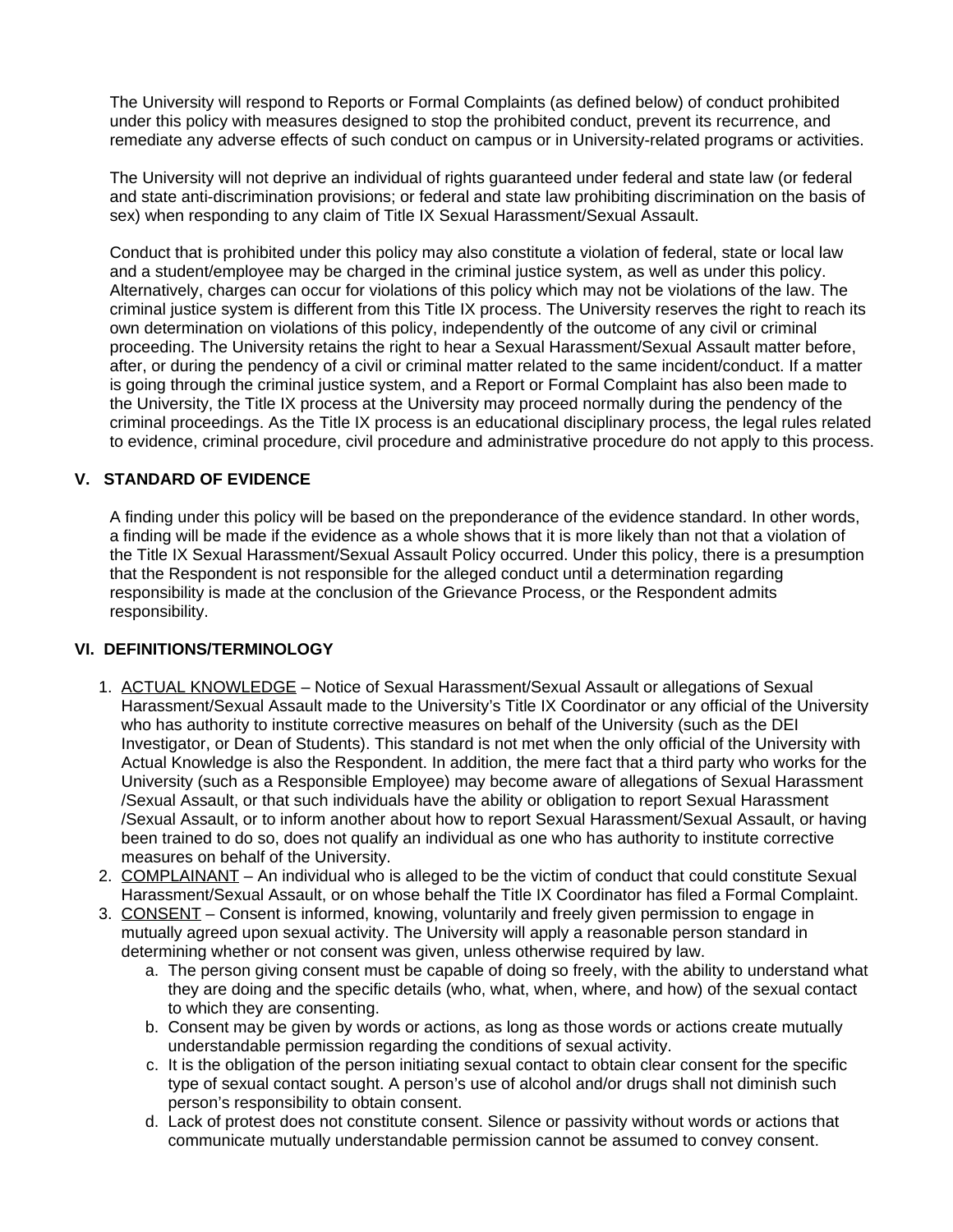- e. Use of violence, threats, coercion or intimidation invalidates any consent given.
- f. A verbal "no," even if it may sound indecisive or insincere, constitutes lack of consent.
- g. Consent for one form of sexual contact does not imply consent to other forms. For example, consent to oral sex does not imply consent to vaginal/anal sex.
- h. It is expected that once consent has been established, a person who changes their mind during the sexual act or sexual contact will communicate through words or overt actions their decision to no longer proceed.
- i. Past consent does not constitute consent for future sexual contact/activity.
- j. Persons who are unable to give valid consent under New Jersey law, (i.e. minors, individuals with mental health disabilities) are considered unable to give consent under NJ State Policy N.J.S.A. 2C:4-2.
- k. Consent cannot be given by a person who is unconscious or sleeping. If consent has been given while a person is conscious or awake, and then that person becomes unconscious or falls asleep, consent terminates at that point.
- l. Persons who are incapacitated due to the use of drugs or alcohol cannot give consent.
- 4. **DISCIPLINARY SANCTIONS** Disciplinary Sanction(s) shall be imposed upon a Respondent where a determination of responsibility for Sexual Harassment/Sexual Assault has been made against the Respondent. Disciplinary Sanctions for student Respondents may range from a warning to expulsion. Disciplinary Sanctions for employee Respondents may range from an oral reprimand, to initiation of detenuring proceedings and termination of employment, subject to applicable laws and collective bargaining agreements. Student/employee Respondents will also be referred to appropriate authorities for criminal prosecution when appropriate, regardless of any Disciplinary Sanctions under this policy.
- 5. EDUCATION PROGRAM OR ACTIVITY Includes any location, event, or circumstance over which the University exercises substantial control over both the Respondent and the context in which the alleged Sexual Harassment/Sexual Assault occurs. This includes all of the University's education programs or activities, whether occurring on or off-campus, and any building owned or controlled by a student organization that is officially recognized by the University (i.e., a house owned or controlled by a University-recognized fraternity or sorority).
- 6. **FALSE REPORT** Intentionally making a report of Sexual Harassment/Sexual Assault, to a University official knowing, at the time the report was made, that the prohibited conduct did not occur and the report was false. A determination regarding responsibility, alone, will not be sufficient to conclude that any party made a materially false report in bad faith.
- 7. **FALSE STATEMENT** Intentionally making a statement during the Grievance Process or Appeals Process to a University official knowing, at the time the statement was made, that it was false. A determination regarding responsibility, alone, will not be sufficient to conclude that any party or witness made a materially false statement in bad faith.
- 8. FORMAL COMPLAINT A document filed and signed by a Complainant, or signed by the Title IX Coordinator, alleging Sexual Harassment/Sexual Assault against a Respondent, and requesting that the University investigate the allegations of Sexual Harassment/Sexual Assault. The Formal Complaint should include in detail the nature of the complaint, dates and locations of particular events, names /contact information of witnesses (if any), the name of the individual(s) against whom the complaint is being made, and any other relevant information. At the time of filing a Formal Complaint, a Complainant must be either participating in or attempting to participate in the Education Program or Activity of the University. A Report of Sexual Harassment/Sexual Assault may be filed with the Title IX Coordinator in person, by mail, by electronic mail, or by filling out the report form found [HERE.](https://cm.maxient.com/reportingform.php?RowanUniv&layout_id=18) Upon receipt of a Report of possible Sexual Harassment/Sexual Assault, the Title IX Coordinator, or Designee, will reach out the Complainant to discuss the Complainant's options, including the ability to file a Formal Complaint.
- 9. INCAPACITATION The physical and/or mental inability to make informed, rational judgements and decisions. States of incapacitation include sleep, unconsciousness, and blackouts.
	- a. Where alcohol or drugs are involved, incapacitation is determined by how the substance impacts a person's decision-making capacity, awareness of consequences, and ability to make informed judgements. In evaluating whether a person was incapacitated for purposes of evaluating effective Consent, the University considers two questions:
		- i. Did the person initiating sexual activity know that their partner was incapacitated?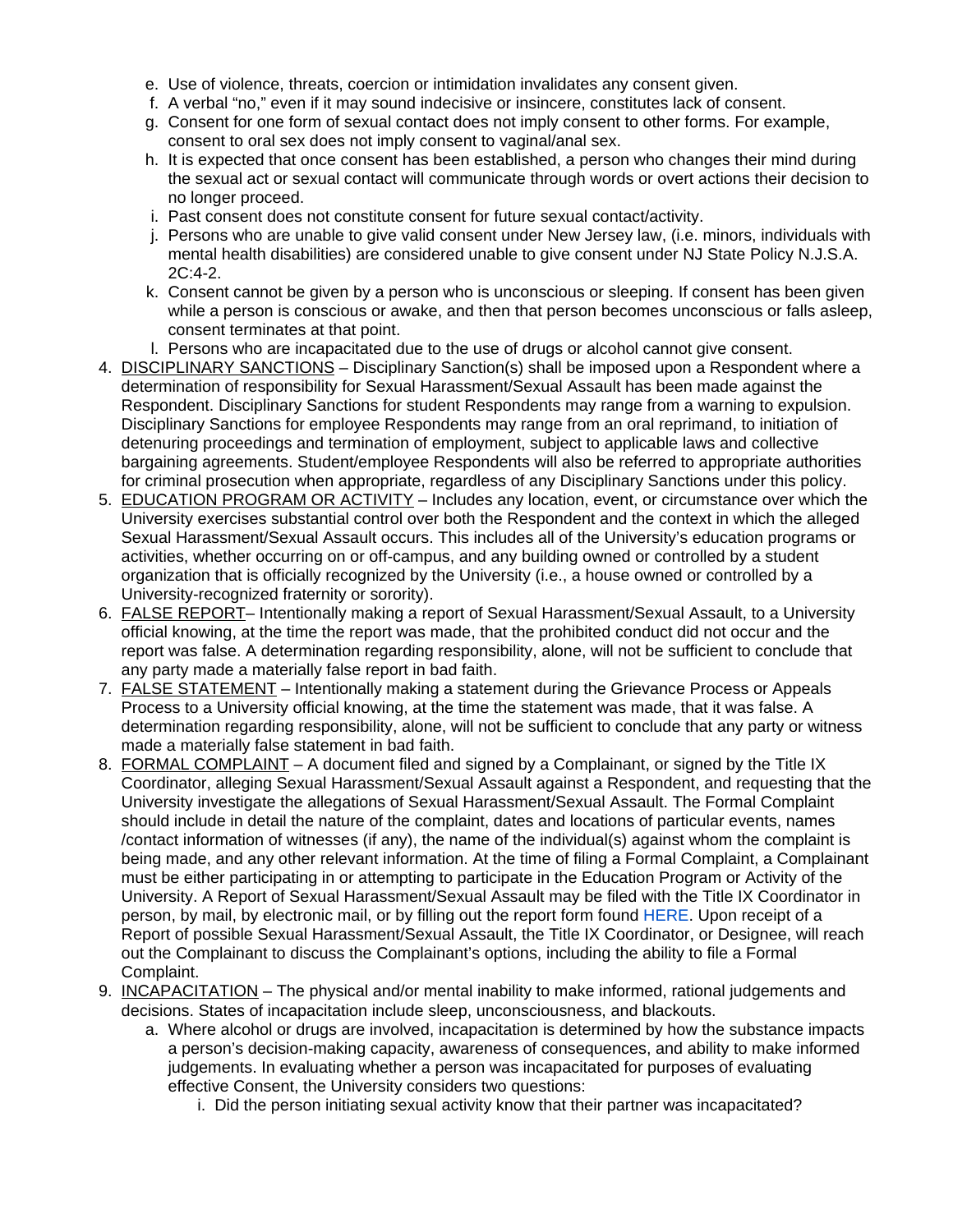ii. Should a sober, reasonable person in the same situation have known that their partner was incapacitated?

If the answer to either of these questions is "yes," effective Consent was absent.

- b. For purposes of this policy, incapacitation is a state beyond drunkenness or intoxication. A person is not incapacitated merely because they have been drinking or using drugs. The standard for incapacitation does not turn on technical or medical definitions, but instead focuses on whether a person has the physical and/or mental ability to make informed, rational judgments and decisions.
- c. A person who initiates sexual activity must look for the common and obvious warning signs that show that a person may be incapacitated or approaching incapacitation. Although every individual may manifest signs of incapacitation differently, typical signs include slurred or incomprehensible speech, unsteady gait, combativeness, emotional volatility, vomiting, or incontinence. A person who is incapacitated may not be able to understand some or all of the following questions: "Do you know where you are?," "Do you know how you got here?," "Do you know what is happening?," or "Do you know whom you are with?"
- d. Because the impact of alcohol and other drugs varies from person to person, one should be cautious before engaging in sexual contact or intercourse when either party has been drinking alcohol or using drugs. The introduction of alcohol or other drugs may create ambiguity for either party as to whether effective Consent has been sought or given. If one has doubt about either party's level of intoxication, the safe thing to do is to forgo all sexual activity.
- 10. REMEDIES Remedies may be provided to a Complainant where a determination of responsibility for Sexual Harassment/Sexual Assault has been made against the Respondent. Remedies are designed to restore or preserve the Complainant's equal access to the University's Education Program or Activity. Remedies may include the same individualized services described in the Supportive/Interim Measures section below; however, unlike Supportive/Interim Measures, Remedies need not be non-disciplinary or non-punitive, and need not avoid burdening the Respondent. Remedies provided may include, but not be limited to, a one-way no contact directive; changes to housing/work arrangements; or a leave of absence.
- 11. REPORT Anyone may file a Report alleging an incident of Sexual Harassment/Sexual Assault of which they become aware. The Report should include as much information possible, such as details (if known) of the nature of the incident, dates of particular events, names/contact information of any Complainant, Respondent, witnesses (if any), and any other relevant information. A Report may be filed with the Title IX Coordinator in person, by mail, by electronic mail, or by filling out the report form found [HERE](https://cm.maxient.com/reportingform.php?RowanUniv&layout_id=17).
- 12. RESPONDENT An individual who has been reported to be the perpetrator of conduct that could constitute Sexual Harassment/Sexual Assault.
- 13. RESPONSIBLE EMPLOYEES Certain employees, who under this policy, are required, after receiving information regarding Sexual Harassment/Sexual Assault, to report it to the Title IX Coordinator. These employees include, but are not limited to, Public Safety Police and Security Officers, managers and supervisors, coaches, club and organization advisors, faculty, Deans, and Residential Learning staff (Resident Assistants, Community Safety Assistants, Resident Directors, and Residential Learning Coordinators). Notwithstanding, knowledge of an incident of Sexual Harassment/Sexual Assault by a Responsible Employee (other than those who also have authority to institute corrective measures on behalf of the University) does not constitute Actual Knowledge by the University.
- 14. **SANCTIONS** See Disciplinary Sanctions.
- 15. SUPPORTIVE/INTERIM MEASURES See Section X below.

# **VII. PROHIBITED CONDUCT**

This policy addresses allegations of sexual misconduct that meet the definition of Title IX Sexual Harassment/Sexual Assault, which encompasses all of the prohibited conduct defined below that occurs on the basis of sex, sexual orientation and/or gender identity, and meets the following requirements: (i) occurs within the United States; (ii) occurs within the University's Education Program or Activity; and (iii) at the time of the filing of the Formal Complaint, the Complainant was participating in, or attempting to participate in, the Education Program or Activity.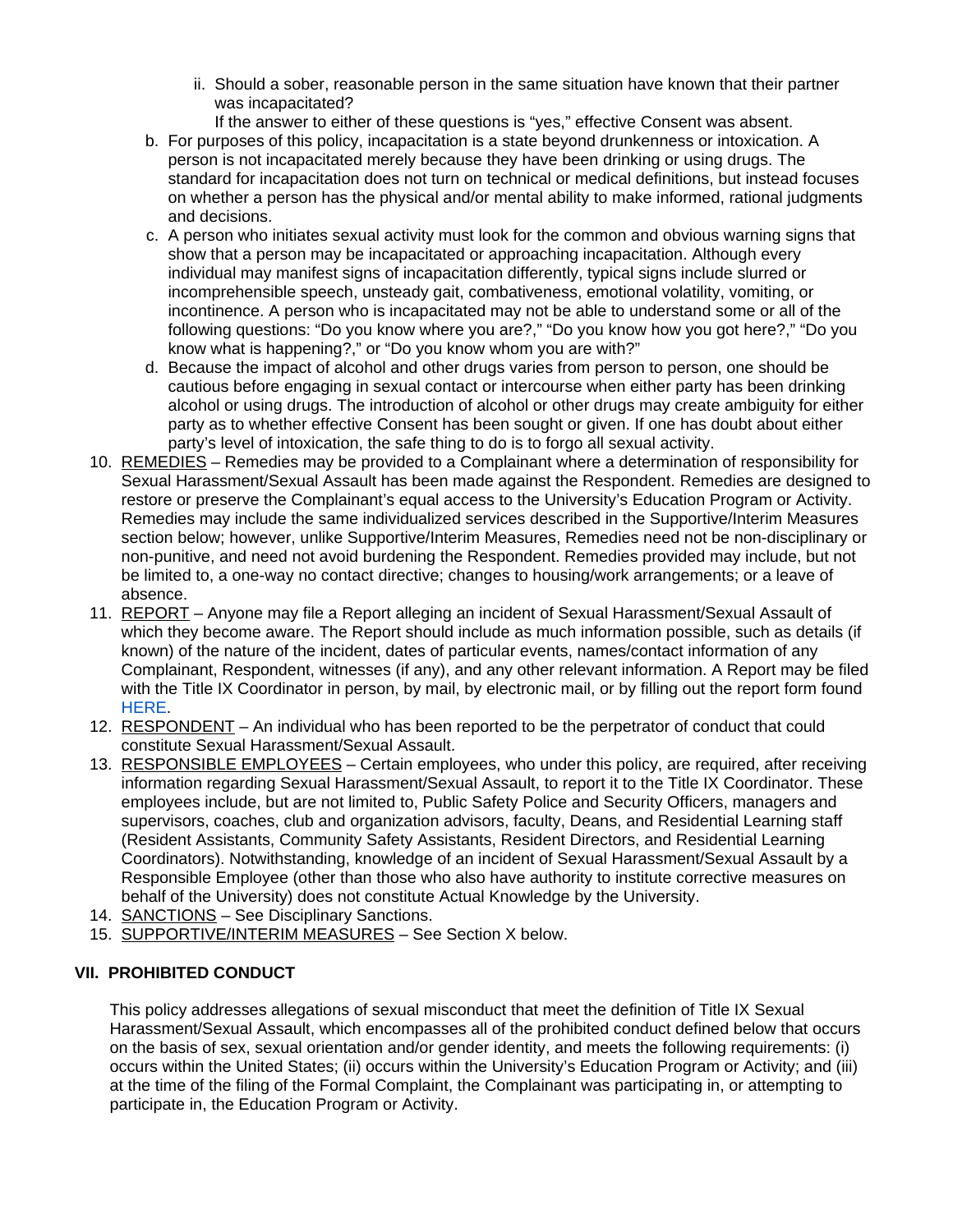Allegations of sexual misconduct that do not fall under this policy because they do not constitute prohibited conduct as defined in this section, may be addressed under the [Student Sexual Misconduct](https://confluence.rowan.edu/display/POLICY/Student+Sexual+Misconduct+and+Harassment+Policy)  [and Harassment Policy](https://confluence.rowan.edu/display/POLICY/Student+Sexual+Misconduct+and+Harassment+Policy), [Student Code of Conduct](https://confluence.rowan.edu/display/POLICY/Student+Code+of+Conduct), or [Procedure for Resolving Student v. Student](https://sites.rowan.edu/diversity-equity-inclusion/_docs/procedure-for-t6.pdf)  [Discrimination Complaints](https://sites.rowan.edu/diversity-equity-inclusion/_docs/procedure-for-t6.pdf) (for student Respondents); or the [Policy Prohibiting Discrimination in the](https://confluence.rowan.edu/display/POLICY/Policy+Prohibiting+Discrimination+in+the+Workplace+and+Educational+Environment)  [Workplace and Educational Environment](https://confluence.rowan.edu/display/POLICY/Policy+Prohibiting+Discrimination+in+the+Workplace+and+Educational+Environment), [Disruptive Behavior and Workplace Violence Policy](https://confluence.rowan.edu/display/POLICY/Disruptive+Behavior+and+Workplace+Violence+Policy#:~:text=Rowan%20University%20does%20not%20tolerate%20violence%20or%20bullying%20in%20the%20workplace.&text=Individuals%20who%20believe%20they%20are,that%20such%20behavior%20immediately%20stop.), or other applicable policy (for employee Respondents).

Prohibited conduct (referred to collectively as "Sexual Harassment/Sexual Assault" throughout the policy) is:

- 1. **SEXUAL HARASSMENT** Conduct on the basis of sex, through any medium, that satisfies one or more of the following:
	- a. An employee of the University conditions the provision of aid, benefit or service of the University on an individual's participation in unwelcome sexual conduct; or
	- b. Unwelcome conduct determined by a reasonable person to be so severe, pervasive and objectively offensive that it effectively denies a person of equal access to the University's Education Program or Activity.
- 2. **SEXUAL ASSAULT** Any sexual act directed against another person, without their consent or where they are incapable of giving consent. An offense that meets the definition of rape, fondling, incest or statutory rape:
	- a. Rape: The penetration, no matter how slight, of the vagina or anus with any body part or object, or oral penetration by a sex organ of another person, without the consent of the victim.
	- b. Fondling: The touching of the private body parts of another person for the purpose of sexual gratification, without the consent of the victim, including instances where the victim is incapable of giving consent because of his/her age or because of his/her temporary or permanent mental incapacity.
	- c. Incest: Sexual intercourse between persons who are related to each other within the degrees wherein marriage is prohibited by law.
	- d. Statutory Rape: Sexual intercourse with a person who is under the statutory age of consent.
- 3. **STALKING** Engaging in a course of conduct, through any medium, directed at a specific person that would cause a reasonable person to: (a) fear for the person's own safety or the safety of others; or (b) suffer substantial emotional distress. For the purposes of this definition:
	- a. Course of conduct means two or more acts, including, but not limited to, acts in which the stalker directly, indirectly, or through third parties, by any action, method, device, or means, follows, monitors, observes, surveils, threatens, or communicates to or about a person, or interferes with a person's property;
	- b. Reasonable person means a reasonable person under similar circumstances and with similar identities to the Complainant;
	- c. Substantial emotional distress means significant mental suffering or anguish that may, but does not necessarily, require medical or other professional treatment or counseling.
- 4. DATING VIOLENCE Violence committed by a person who is or has been in a social relationship of a romantic or intimate nature with another person. The existence of such a relationship shall be determined based on a consideration of the following factors: (a) the length of the relationship; (b) the type of relationship; and (c) the frequency of interaction between the persons involved in the relationship.\
- 5. DOMESTIC VIOLENCE A felony or misdemeanor crime of violence committed by: (a) a current or former spouse or intimate partner; (b) a person with whom an individual shares a child in common; (c) a person who is cohabitating with, or has cohabitated with, the other person as a spouse or intimate partner; (d) a person similarly situated to a spouse of the other person under the domestic or family violence laws in which the crime of violence occurred; or (e) any other person against an adult or youth who is protected from that person's acts under the domestic or family violence laws of the jurisdiction in which the crime of violence occurred.

# **VIII. REPORTING OPTIONS – HOW TO FILE A REPORT/COMPLAINT**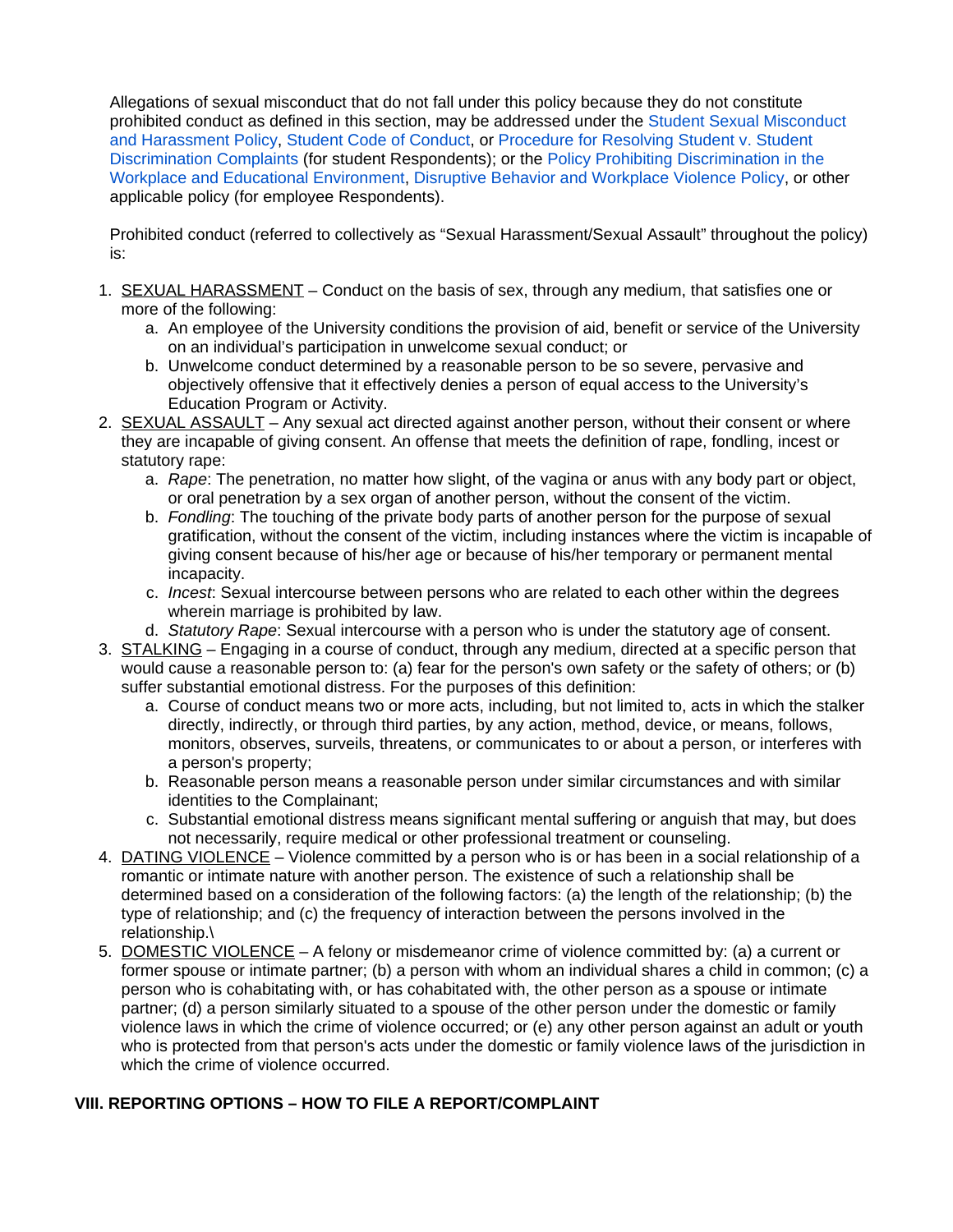Students/Employees who have experienced Sexual Harassment/Sexual Assault or sex discrimination in the University's programs and activities, and those who have knowledge of Sexual Harassment/Sexual Assault or sex discrimination in the University's programs and activities, are strongly encouraged to report this information as soon as possible. Prompt reporting of incidents greatly improves the ability of the University and law enforcement to provide support resources to students/employees and to address the violations effectively. Although there is no time limit for reporting Sexual Harassment/Sexual Assault, delays in reporting may reduce the ability of the University and law enforcement to investigate and respond to incidents. After an incident of Sexual Harassment/Sexual Assault, the student/employee should consider seeking medical attention as soon as possible. In New Jersey, evidence may be collected even if you chose not to make a report to law enforcement.

It is a violation of this policy for anyone to make a False Report of Sexual Harassment/Sexual Assault, or for anyone to make a False Statement. Disciplinary Sanctions may be imposed for intentionally making a False Report or False Statement.

# 1. Reporting to Law Enforcement

- a. Where criminal behavior is involved, the University encourages, and will assist students /employees with, reporting to law enforcement. However, students/employees have the right to decline notifying law enforcement. For criminal offenses that occur on the University campus, students/employees should immediately contact Rowan Public Safety, 856-256-4911. Rowan Public Safety can assist students/employees in contacting and filing a report/complaint with any other agency when the incident did not occur on campus.
	- i. Glassboro campus Glassboro Police Department, 1 South Main Street, Glassboro, NJ 856-881-1500;<http://www.glassboropd.org/>
	- ii. Camden campuses Camden County Metro Police, 800 Federal Street, Camden, NJ 856- 757-7440;<http://camdencountypd.org/>
	- iii. RowanSOM campus Stratford Police Department, 315 Union Ave., Stratford, NJ 856- 783- 8616;<https://som.rowan.edu/oursom/campus/safety.html>
- b. LGBTQIA+ (Lesbian, Gay, Bisexual, Transgender, Queer/Questioning, Intersex, or Agender /Asexual) students/employees should know that every Rowan Public Safety Officer will assist them should they choose to report Sexual Harassment/Sexual Assault. However, if an LGBTQIA+ student/employee would prefer, they can ask to speak directly with the Rowan University LGBTQIA+ police liaison.
- c. Behavior that constitutes a violation of this policy may also be a crime under the laws of the State of New Jersey.
- 2. Reporting to the University
	- a. A student/employee may choose to report an incident of Sexual Harassment/Sexual Assault to the University before they have made a decision about whether or not to report to law enforcement. A student/employee has the right to file a criminal complaint and a Title IX Formal Complaint simultaneously.
	- b. Once a Report of Sexual Harassment/Sexual Assault has been received, whether or not a Formal Complaint has been filed, the University will provide written notification to the Complainant about existing counseling, health, mental health, student advocacy, employee advocacy, legal assistance, visa and immigration assistance, student financial aid, and other services that are available at Rowan and in the surrounding communities. For more information on these services please visit [OSEC's website](https://sites.rowan.edu/diversity-equity-inclusion/departments/osec/).
	- c. Reports of incidents alleging to involve Sexual Harassment/Sexual Assault or sex discrimination in a University program or activity should be made to the Title IX Coordinator in person, by mail, by electronic mail, or by filling out the report found [HERE.](https://cm.maxient.com/reportingform.php?RowanUniv&layout_id=17)

# **Title IX Coordinator**

Monise Princilus, Ed.S. Associate Vice President and Title IX Coordinator of the Division of Diversity, Equity and Inclusion, Office of Student Equity and Compliance 203 Savitz Hall 856-256-5440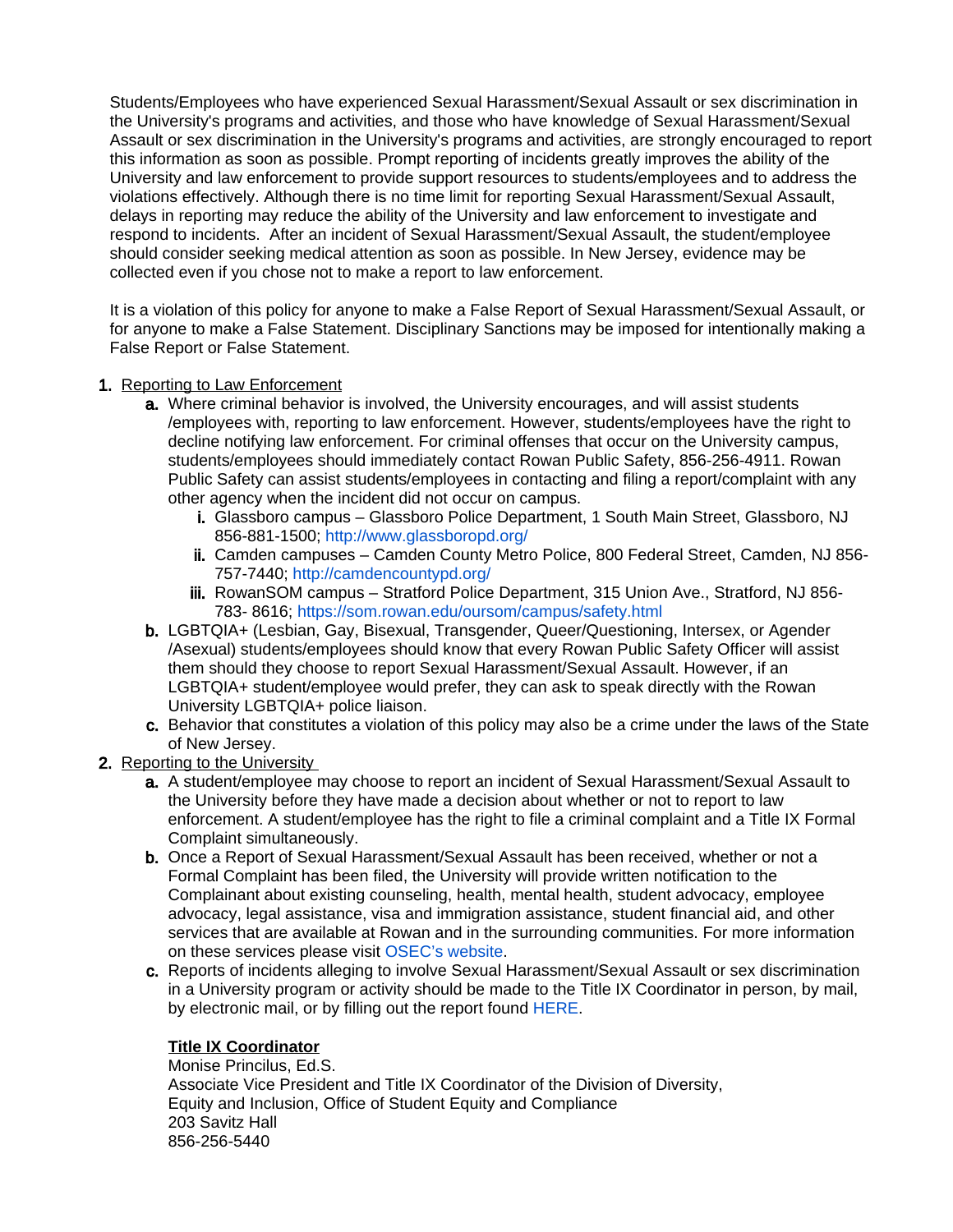#### [princilus@rowan.edu](mailto:princilus@rowan.edu)

In addition, prior to filing a Report or Formal Complaint, a person may reach out to the following individuals to discuss their reporting options. The below individuals are Responsible Employees under this policy and, therefore, should report the incident to the Title IX Coordinator. However, their knowledge of any incident does not constitute Actual Knowledge by the University. Thus, if a student/employee wishes to ensure a Report/Formal Complaint has been made, the individual should also reach out to the Title IX Coordinator.

#### **Athletics / LGBTQIA+**

Penny Kempf, Associate Athletic Director Athletics Office, Esby Gym 856-256-4679, [kempf@rowan.edu](mailto:kempf@rowan.edu)

#### **Cooper Medical School of Rowan University**

Dr. Marion Lombardi, Chief Student Affairs Officer Room 366, CMSRU Medical Education Building, Camden, NJ 856-361-2850, [lombardim@rowan.edu](mailto:lombardim@rowan.edu)

#### **Rowan University School of Osteopathic Medicine**

Dr. Paula Watkins, Director of Enrollment Services Suite 210 Academic Center, One Medical Center Drive, Stratford, NJ 856-566-7050, [fennerpa@rowan.edu](mailto:fennerpa@rowan.edu)

## **Graduate School of Biomedical Sciences**

Dr. Diane Worrad, Director 42 East Laurel Road, UDP, Suite 2200, Stratford, NJ 856-566-6282, [worrad@rowan.edu](mailto:worrad@rowan.edu)

#### **Graduate Medical Education**

Sheila Seddon, Assistant Director Academic Center Stratford, NJ 856-566-2742, [seddonsm@rowan.edu](mailto:seddonsm@rowan.edu)

3. Policy of Immunity – The University will grant immunity for using alcohol and drugs to both a Complainant and/or Respondent, unless the alcohol or drug was used knowingly to perpetrate violence. No one should be fearful of obtaining resources or remedies from a violent crime because they were intoxicated. In addition, the University will not pursue disciplinary action for drug or alcohol violations, or most other violations of the Student Code of Conduct, against a party or witness who comes forward in good faith to Report Sexual Harassment/Sexual Assault. See [Rowan University Good Samaritan Policy](https://confluence.rowan.edu/display/POLICY/Good+Samaritan+policy#:~:text=Under%20the%20Good%20Samaritan%20Policy,with%20a%20violation%20of%20the).

#### 4. Other Reporting Options

Individuals also have the right to file a complaint with federal/state agencies that investigate Sexual Harassment, Sexual Assault and discrimination. An external complaint must be filed directly with the agency, and each agency should be consulted to determine proper deadlines for filing.

[Office of Civil Rights, U.S. Department of Education](https://www2.ed.gov/about/offices/list/ocr/docs/howto.html)  New Jersey, New York, Puerto Rico, Virgin Islands OCR New York Office, U. S. Department of Education 32 Old Slip, 26th Floor New York, NY 10005-2500 Telephone: (646) 428-3800 Facsimile: (646) 428-3843 Email: [OCR.NewYork@ed.gov](mailto:OCR.NewYork@ed.gov)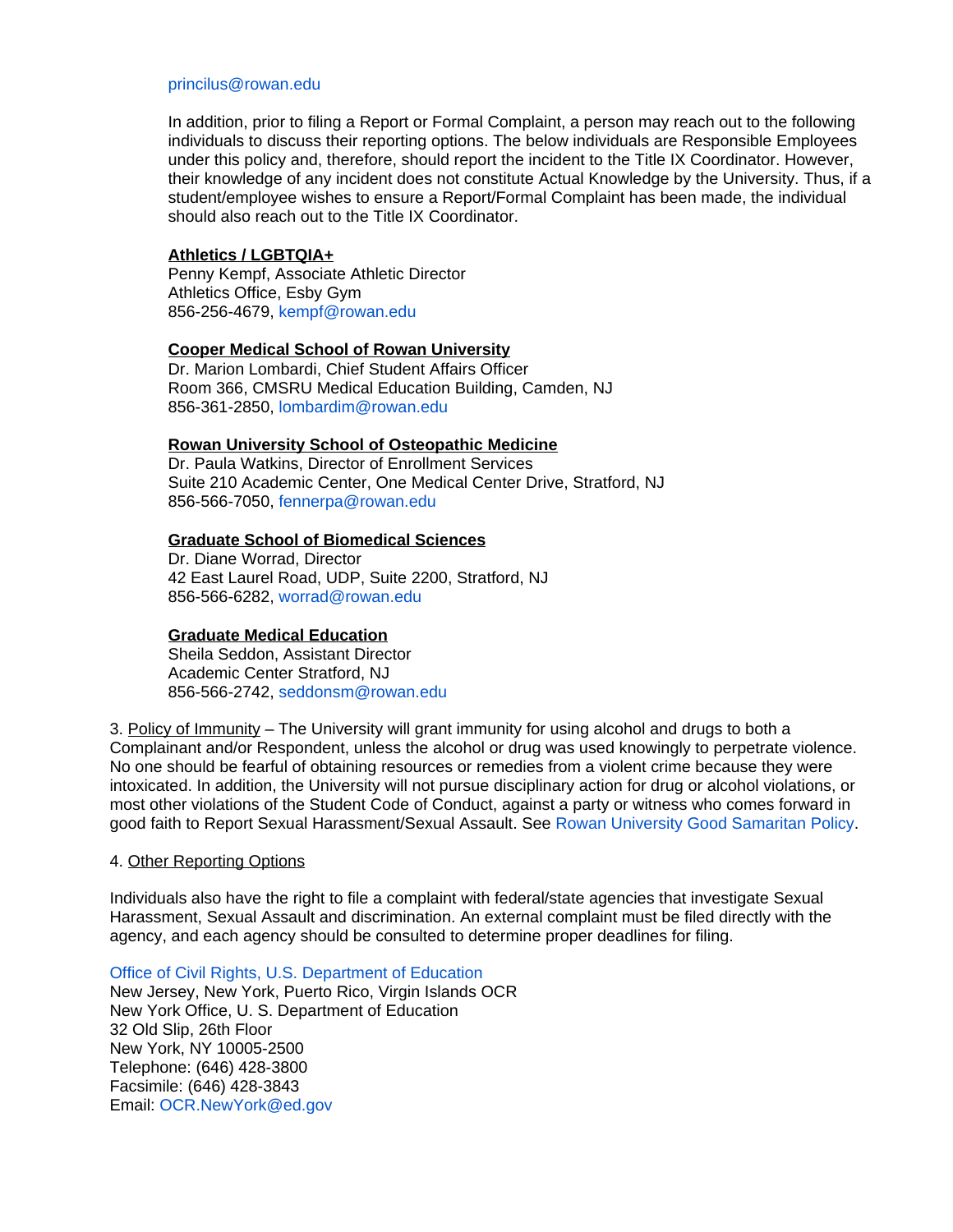# [Equal Employment Opportunity Commission](https://www.eeoc.gov/how-file-charge-employment-discrimination)

Philadelphia District Office 801 Market Street, Suite 1000 Philadelphia, PA 19107-3126 Telephone: (800) 669-4000 / (267) 589-9700 Facsimile: (215) 440-2606 Email: [PDOContact@eeoc.gov](mailto:PDOContact@eeoc.gov)

[New Jersey Division on Civil Rights](https://www.nj.gov/oag/dcr/filing.html) 

Southern Regional Office 5 Executive Campus, Suite 107 Cherry Hill, NJ 08034 map Telephone: 856-486-4080 Facsimile: 856-486-2255

# **IX. CONFIDENTIALITY**

When the University is made aware of a report or allegation of Sexual Harassment/Sexual Assault, the University will endeavor to maintain the confidentiality of the matter and of all individuals involved to the extent permitted by law. The University will balance the needs of the individuals involved (Complainant and Respondent) with its obligation to fully investigate allegations and to protect the safety and wellbeing of the community at large. In all cases, the University and its employees will respect the dignity and rights of all individuals involved.

1. Responsible Employees: When consulting campus resources, individuals should be aware that certain employees are Responsible Employees who under this policy are required, after receiving information regarding Sexual Harassment/Sexual Assault, to report it to the Title IX Coordinator. These include, but are not limited to, Public Safety Police and Security Officers, managers and supervisors, coaches, club and organization advisors, faculty, Deans, and Residential Learning staff (Resident Assistants, Community Safety Assistants, Resident Directors, and Residential Learning Coordinators). Knowledge of an incident of Sexual Harassment/Sexual Assault by a Responsible Employee (other than those who also have authority to institute corrective measures on behalf of the University ) does not constitute Actual Knowledge by the University.

If an individual has reported information to a Responsible Employee, but the individual would like for the report to remain confidential, the student should contact the Title IX Coordinator, who will evaluate the individual's request for confidentiality. The Grievance Process will only be initiated when a Formal Complaint has been filed with or by the Title IX Coordinator.

2. Confidential Resources – Students: Students who desire that details of an incident be kept confidential can receive confidential services through the Counseling & Psychological Services Center (856-256- 4333), which is located in the Wellness Center at Winans Hall. Counselors with specialized training are available to support students who report Sexual Harassment/Sexual Assault. Counselors are available to help you free of charge, and can be seen on an emergency basis. The Student Health Center (856- 256-4222) can also provide confidential consultation with students and may offer treatment to prevent sexually transmitted infections or pregnancy. In circumstances where the Health Center is unable to offer these services, they will provide a referral to an appropriate medical resource. In addition, you may speak with members of the clergy, who will also keep reports made to them confidential. LGBTQIA+ students who would like to speak with a confidential resource should know that every counselor at the Wellness Center is committed to supporting students of all gender identities, gender expressions, and sexual orientations. When speaking with these resources, a student's right to confidentiality is legally protected. However, there are limits to this protection in specific situations. For example, if a student discloses that the incident involved the use of a weapon or other contraband as defined by New Jersey law, or there is an ongoing threat or danger to the safety of another person (particularly children or the elderly), these resources may be required to report the incident to police.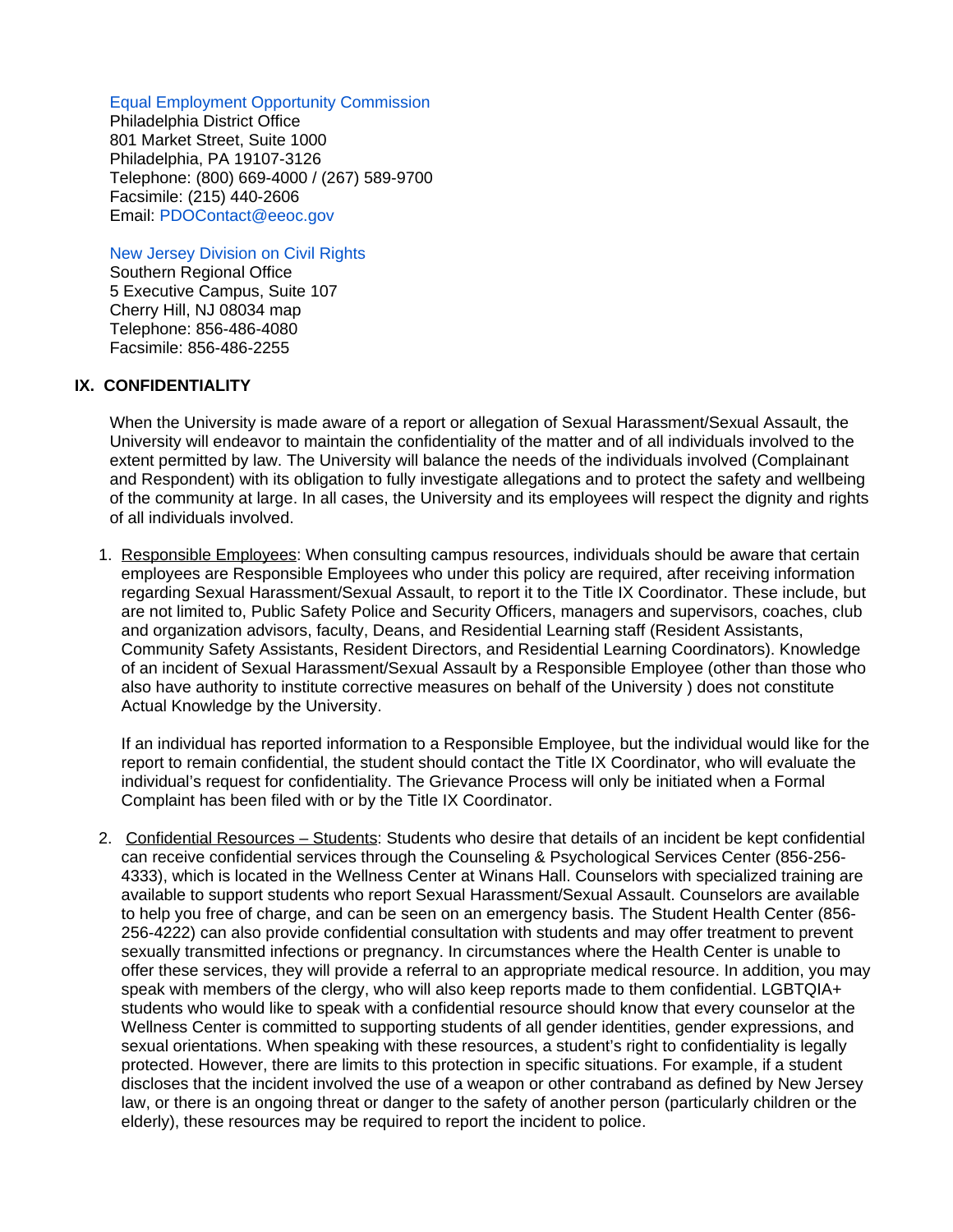- 3. Confidential Resources Employees: Employees who desire that details of an incident be kept confidential can receive confidential services through the New Jersey Employee Advisory Service (1- 866-327-9133).
- 4. Federal Statistical Reporting and Federal Timely Warning Obligations: Certain campus officials have a duty to report Sexual Harassment/Sexual Assault for federal statistical reporting purposes. All personally identifiable information is kept confidential, but statistical information must be passed along to campus law enforcement regarding the type of incident and its general location (on or off-campus, in the surrounding area, etc. – with addresses withheld), for publication in the annual Campus Security Report. This report helps to provide the community with a clear picture of the extent and nature of campus crime to ensure greater community safety.

Individuals who report Sexual Harassment/Sexual Assault should also be aware that University administrators may be required to issue timely warnings for certain incidents reported to them that pose a substantial threat of bodily harm or danger to members of the community, to aid in the prevention of similar occurrences. The University will withhold the names and other personally identifiable information of individuals as confidential, while still providing enough information for community members to make decisions related to their safety in light of the danger.

#### **X. SUPPORTIVE/INTERIM MEASURES**

Non-disciplinary, non-punitive individualized services will be offered to the Complainant and/or Respondent, as appropriate and as reasonably available, without fee or charge, where no Formal Complaint has been filed, or before or after the filing of a Formal Complaint. Such measures are designed to restore or preserve equal access to the University's Education Program or Activity without unreasonably burdening the other party, including measures designed to protect the safety of all parties, the University's educational environment, and/or to deter Sexual Harassment/Sexual Assault.

Supportive/Interim Measures may include, but are not limited to, the provision of information related to counseling, academic support, mental health services; extensions of deadlines or other course-related adjustments; modifications of work or class schedules; campus escort services; mutual restrictions on contact between the parties (no contact directives); changes in work or housing locations; leaves of absence; increased security; and other similar measures.

In addition, the University may place a student on an Interim Suspension, pending the outcome of the Grievance Process. This decision will be made in accordance with the University's [Student Code of](https://confluence.rowan.edu/display/POLICY/Student+Code+of+Conduct)  [Conduct.](https://confluence.rowan.edu/display/POLICY/Student+Code+of+Conduct) And, an employee may be placed on an Administrative leave (paid or unpaid), pending the outcome of the Grievance Process.

The University will maintain as confidential any Supportive/Interim Measures provided to the Complainant or Respondent, to the extent that maintaining such confidentiality would not impair the University's ability to provide the Supportive/Interim Measure(s).

# **XI. ADVISORS**

A Complainant and Respondent each have the right to an Advisor of their choice during the Grievance Process (discussed below). An Advisor may be a family member, a friend, an attorney, or any third party (i.e., a trusted employee for a student; or a union representative for an employee). Advisors are present to support the parties and to provide advice on procedural matters, as well as conduct cross-examination during any Hearing.

Other than as provided in this policy, Advisors may not speak on behalf of the party.

Advisors must adhere to all conditions and obligations under this policy and as required by the University' s process.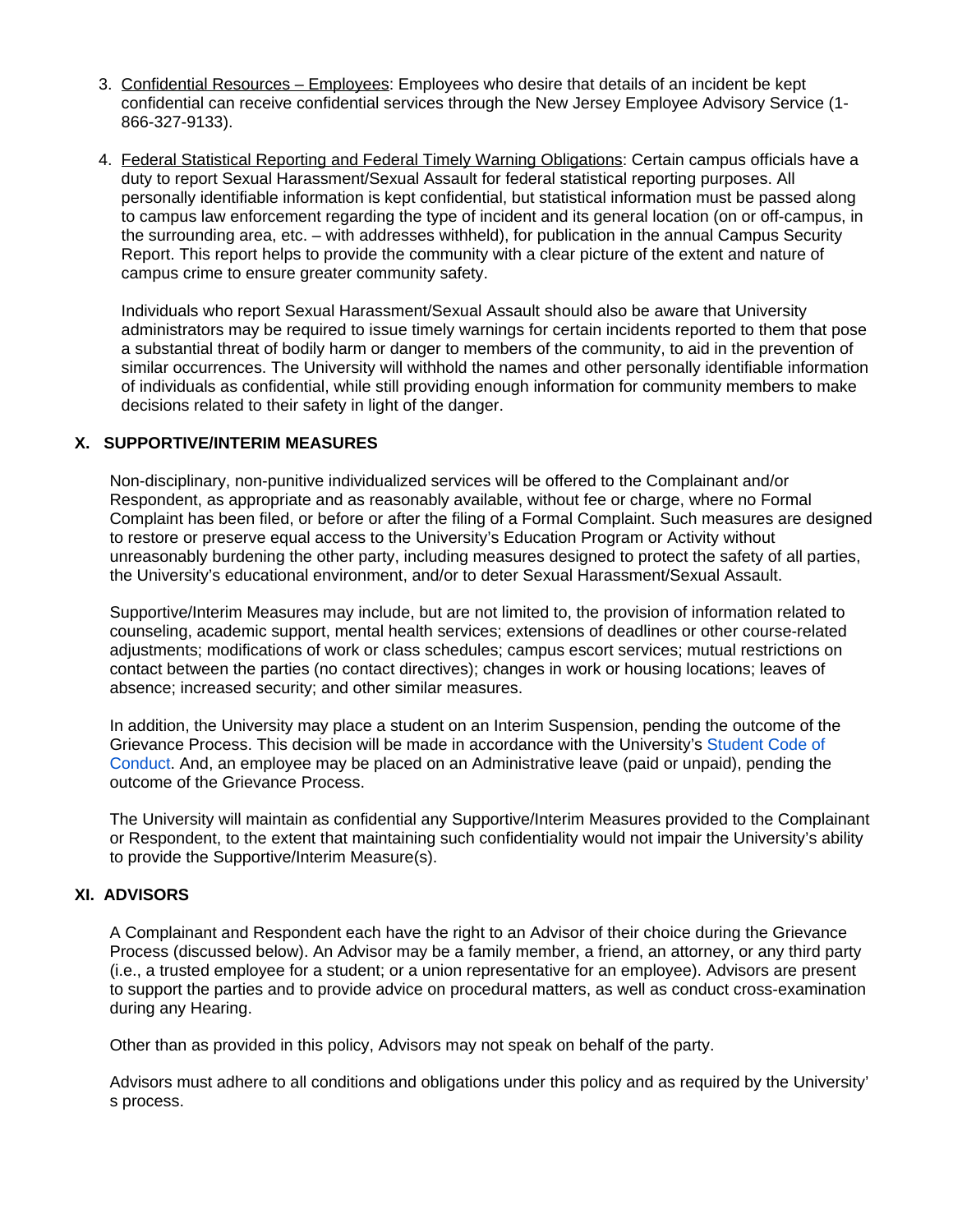The Advisor has the right to accompany the Complainant or Respondent to any meetings with the Title IX Coordinator, DEI Investigator (or their Designee), or University administrators, and the party has the right to communicate with their Advisor during any meeting. The Advisor may also assist the Complainant or Respondent during the investigation, preparing/submitting a response to the investigation report, attend the live hearing, or assist with the filing of an appeal.

The Advisor does not have speaking privileges during the investigation/investigatory interviews. The Title IX Coordinator or designee will exercise control over the investigation. Anyone who disrupts an investigatory interview or who fails to adhere to University policies may be asked to leave an investigatory interview.

With respect to the Hearing, if a Complainant or Respondent does not have an Advisor, one will be provided by the University. The Advisor is to conduct cross examination on behalf of the party at the Hearing, as the parties may not conduct cross-examination on their own behalf.

Regardless of whether a party has an Advisor, the Title IX Coordinator, DEI Investigator or Designee will correspond and communicate directly with the parties. If a party wishes for their Advisor to be copied on any correspondence or communications, the party should advise the Title IX Coordinator or DEI Investigator.

# **XII. GRIEVANCE PROCESS/PROCEDURES**

Upon receipt of a Report of Sexual Harassment/Sexual Assault, the Title IX Coordinator or Designee, will contact the Complainant to: (i) discuss available Supportive/Interim Measures, while taking into consideration the Complainant's wishes; (ii) inform the Complainant that the Supportive/Interim Measures are available with or without a Formal Complaint; and (iii) explain the process for filing of a Formal Complaint.

Upon receipt of a Formal Complaint, the University will initiate the Grievance Process.

The University will treat Complainants and Respondents equitably by providing Remedies to a Complainant where a determination of responsibility for Sexual Harassment/Sexual Assault has been made against the Respondent, and by following the Grievance Process before the imposition of any Disciplinary Sanctions or other actions, that are not Supportive/Interim Measures, are taken against a Respondent.

Throughout the Grievance Process, there will be an objective evaluation of all relevant evidence, including both inculpatory (evidence implying or imputing responsibility) and exculpatory (evidence exonerating responsibility) evidence. In addition, credibility determinations will not be based on an individual's status as a Complainant, Respondent, or witness.

Individuals involved in the Grievance Process (Title IX Coordinator, investigator, decision-maker, or any person designated by the University to facilitate an informal resolution process) shall not have a conflict of interest or bias for or against Complainants or Respondents generally, or an individual Complainant or Respondent. Such individuals shall also have the appropriate training as set forth in the Training Section of this policy.

It is presumed that a Respondent is not responsible for the alleged conduct until a determination regarding responsibility is made at the conclusion of the Grievance Process, or if a Respondent admits to responsibility.

It is a violation of this policy for anyone to make a False Report of Sexual Harassment/ Sexual Assault, or for anyone to make a False Statement during the Grievance Process. Disciplinary Sanctions may be imposed for intentionally making a False Report or False Statement.

1. Dismissal of a Formal Complaint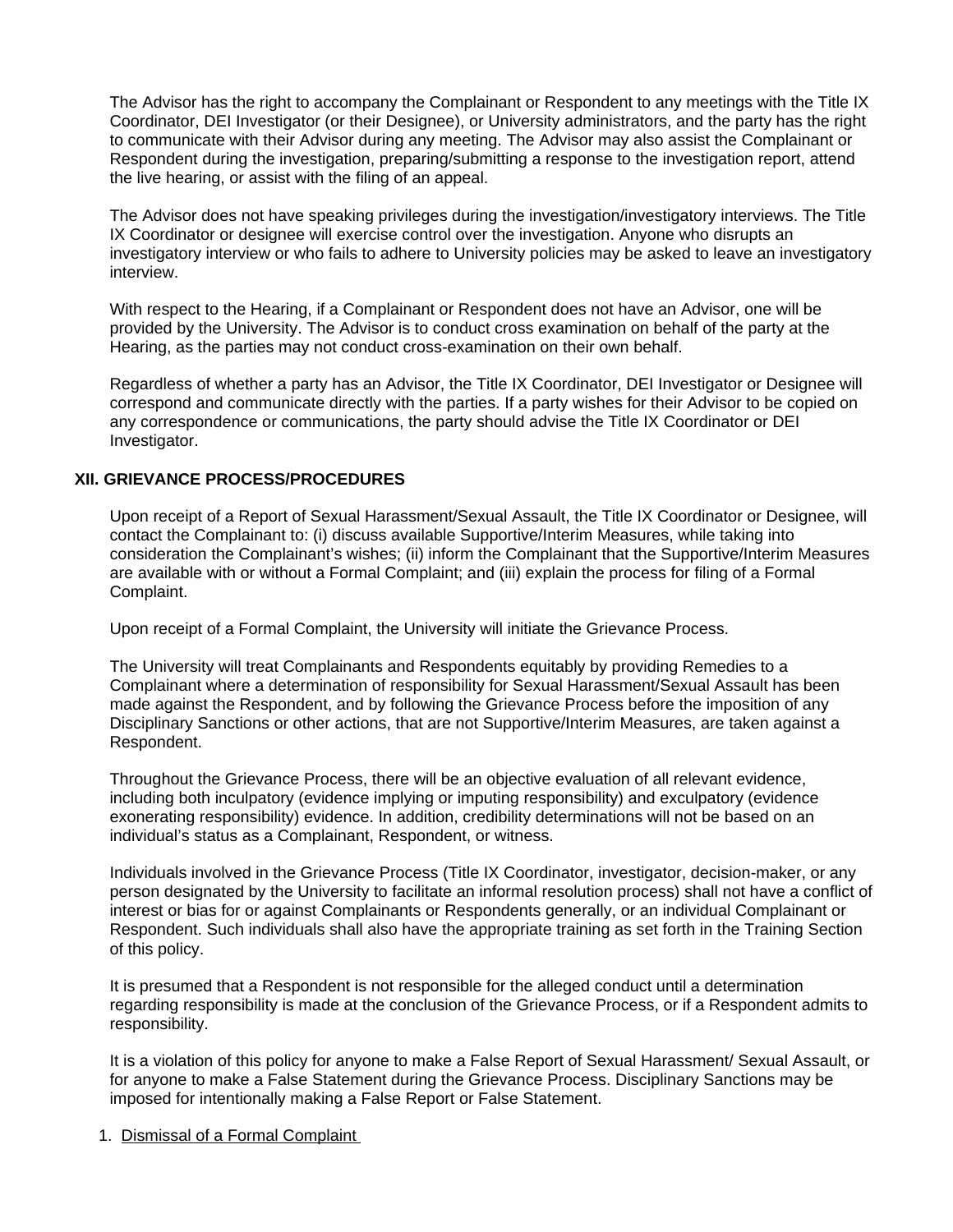- a. The Title IX Coordinator must dismiss the Formal Complaint, or allegations therein, at any time, if it is determined that the conduct alleged: (i) would not constitute Sexual Harassment/Sexual Assault, even if proved; (ii) did not occur while the Complainant was participating in, or attempting to participate in, the University's Education Program or Activity; or (iii) did not occur against a person in the United States. **Such a dismissal does not preclude the University from taking action under another provision of the University's policies.**
- b. The Title IX Coordinator, in his/her discretion, may also dismiss the Formal Complaint, or allegations therein, if at any time during the Grievance Process, the following occurs: (1) the Complainant notifies the Title IX Coordinator in writing that the Complainant would like to withdraw the Formal Complaint, or any allegations therein; (ii) the Respondent is no longer enrolled or employed by the University; or (iii) specific circumstances prevent the University from gathering evidence sufficient to reach a determination as to the Formal Complaint or allegations therein.
- c. Written notice of any required or permitted dismissal, including any reason(s) therefore, shall be promptly sent to the parties simultaneously. This notice will also advise the parties of their appeal rights in accordance with this policy.
- 2. Consolidation of Formal Complaints Formal Complaints as to allegations of Sexual Harassment /Sexual Assault against more than one Respondent, or by more than one Complainant against one or more Respondents, or by one party against the other party, may be consolidated where the allegations of Sexual Harassment/Sexual Assault arise out of the same facts or circumstances.
- 3. Notice of Allegations Upon receipt of a Formal Complaint, the Title IX Coordinator, or Designee, will provide written notice to the known parties, which includes:
	- a. A link to the University's Title IX Sexual Harassment/Sexual Assault Policy, so the parties can review the University's Grievance Process, including the Informal Resolution Process;
	- b. Sufficient detail, of what is known at the time, related to the allegations of Sexual Harassment /Sexual Assault, including details such as the identities of the parties involved, the conduct allegedly constituting Sexual Harassment/Sexual Assault, and the date(s) and location(s) of the alleged incident(s);
	- c. A statement that the Respondent is presumed not responsible for the alleged conduct, and that a determination regarding responsibility will be made at the conclusion of the Grievance Process;
	- d. Information that the parties may have an Advisor of their choice, who may be, but is not required to be, an attorney;
	- e. A statement that the parties and their Advisors will have the right to inspect and review evidence during the investigation of a Formal Complaint; and
	- f. Reference to the provisions within the Title IX Sexual Harassment/Sexual Assault Policy that prohibits knowingly making False Reports or False Statements.

Such notice will be provided to the parties within a reasonable period of time prior to conducting any investigatory interview, so that the parties have time to prepare and meaningfully respond.

If, in the course of an investigation, the University decides to investigate allegations about the Complainant or Respondent that were not included in the initial notice, the University will provide notice of the additional allegations to be investigated, to the known parties.

# 4. Formal Resolution Process

- a. Written Notice of Meetings, Interviews, Hearings Written notice of the date, time, location, participants, and purpose of all investigative interviews, hearings, or any other meetings, will be provided to any party whose participation is invited or expected, with sufficient time for the party to prepare to participate.
- b. Investigation of a Formal Complaint After notification of the allegations in the Formal Complaint has been sent, the DEI Investigator, or Designee, will promptly initiate an investigation within seven (7) calendar days. The investigation shall be completed in a reasonably prompt manner, and should be completed within ninety (90) calendar days from the time the Formal Complaint is filed.
	- i. The investigation will include interviews of the Complainant(s), Respondent(s) and any witnesses/individuals believed to have information relevant to the allegations, as well as the collection of any relevant evidence.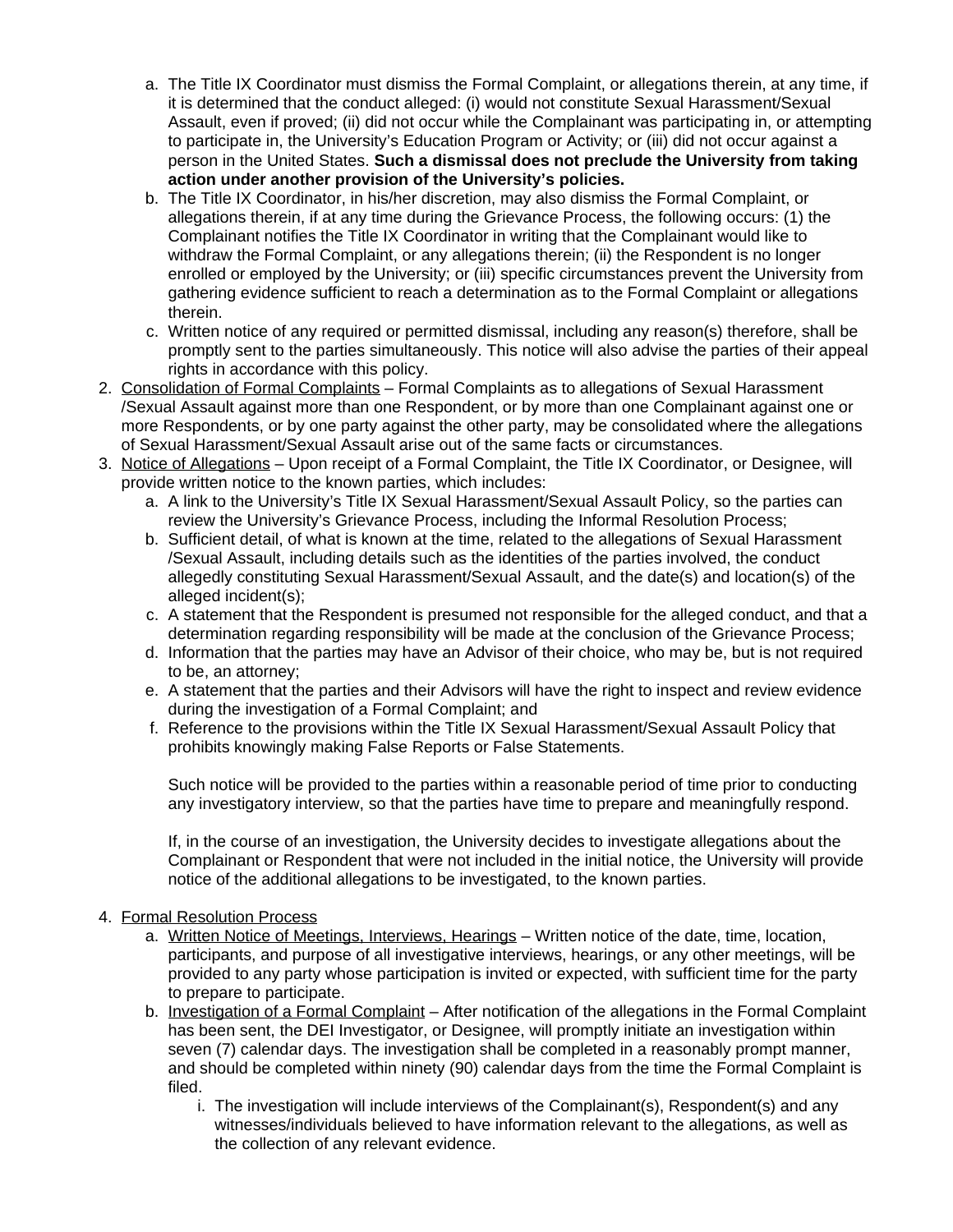- ii. Each party is permitted to have their Advisor present during any investigatory interview, or other meeting. However, while the party has the right to communicate with their Advisor during any meeting, the Advisor does not have speaking privileges during the investigation /investigatory interviews.
- iii. The investigator will not access, consider, disclose, or otherwise use a party's records that are made or maintained by a physician, psychiatrist, psychologist, or other recognized professional/paraprofessional acting in the professional/paraprofessional's capacity, or assisting in that capacity, and which are made and maintained in connection with the provision of treatment to the party, unless the investigator obtains that party's voluntary, written consent to do so for a Grievance Process.
- iv. The parties and their Advisors are not restricted from discussing the allegations under investigation for the purpose of gathering and presenting evidence to the investigator.
- v. During the investigation, the parties will be provided the opportunity to present witnesses, including fact and expert witnesses, and other inculpatory (evidence implying or imputing responsibility) and exculpatory (evidence exonerating responsibility) evidence.
- c. Investigation Report The DEI Investigator or Designee will prepare an Investigation Report that fairly summarizes relevant evidence and party/witness statements.
	- i. Prior to an Investigation Report being prepared, all of the evidence gathered by the investigator (any evidence obtained as part of the investigation, that is related to the allegations in the Formal Complaint, including information that will not be relied upon in reaching a determination and without regard to the source of the information), will be shared with the parties and their Advisors (if any) simultaneously. Names and other identifying information of individuals may be redacted if required by the Family Educational Rights and Privacy Act ("FERPA"). The parties and their Advisors must keep the evidence confidential and not share it with anyone, except for the purpose of gathering and presenting relevant evidence to provide to the investigator within the 10-day period. Failure to abide by this confidentiality obligation may subject a party or Advisor to disciplinary action by the University.
	- ii. Each party may respond to the investigator in writing, within ten (10) calendar days of receipt of the evidence.
	- iii. After reviewing any timely submitted responses by the parties, the investigator will prepare an Investigation Report. The Investigation Report will fairly summarize the relevant evidence and party/witness statements.
	- iv. The parties and their Advisors (if any) will be simultaneously provided with an electronic or hard copy of the final Investigation Report. The parties may choose to provide a written response to the Investigation Report, which must be submitted to the investigator within ten (10) calendar days of receipt. The parties and their Advisors (if any) will be provided with an electronic or hard copy of the other party's written response, if any, to the Investigation Report.
	- v. A copy of the Investigation Report and any written response(es) will then be forwarded to the Office of Community Standards, for the scheduling of a Hearing.
- d. Hearing A Hearing should be scheduled by the Office of Community Standards no later than thirty (30) calendar days after receipt of the final Investigation Report.
	- i. Each party may have one Advisor attend the Hearing, who will be responsible for conducting cross-examination and questioning on behalf of the party. Prior to the scheduled Hearing, each party will be asked to identify their Advisor who will be present for the Hearing. If a party does not have an Advisor, the University will provide one to them.
	- ii. Prior to the scheduled Hearing, the parties will be provided an opportunity to make a request for witnesses to participate in the Hearing on their behalf. The parties must notify the AVP of Civic Involvement, or Designee, of any witnesses at least seven (7) calendar days prior to the Hearing. The parties will also be advised of potential Hearing panelists, and provided the opportunity to object to a panelist based on a conflict of interest.
	- iii. If the matter to be heard had originally attempted, but was unsuccessful at, the Informal Resolution Process, any information related to the Informal Resolution Process will not be admissible during the Hearing. In addition, the individual who facilitated the Informal Resolution Process may not be called as a witness at the Hearing.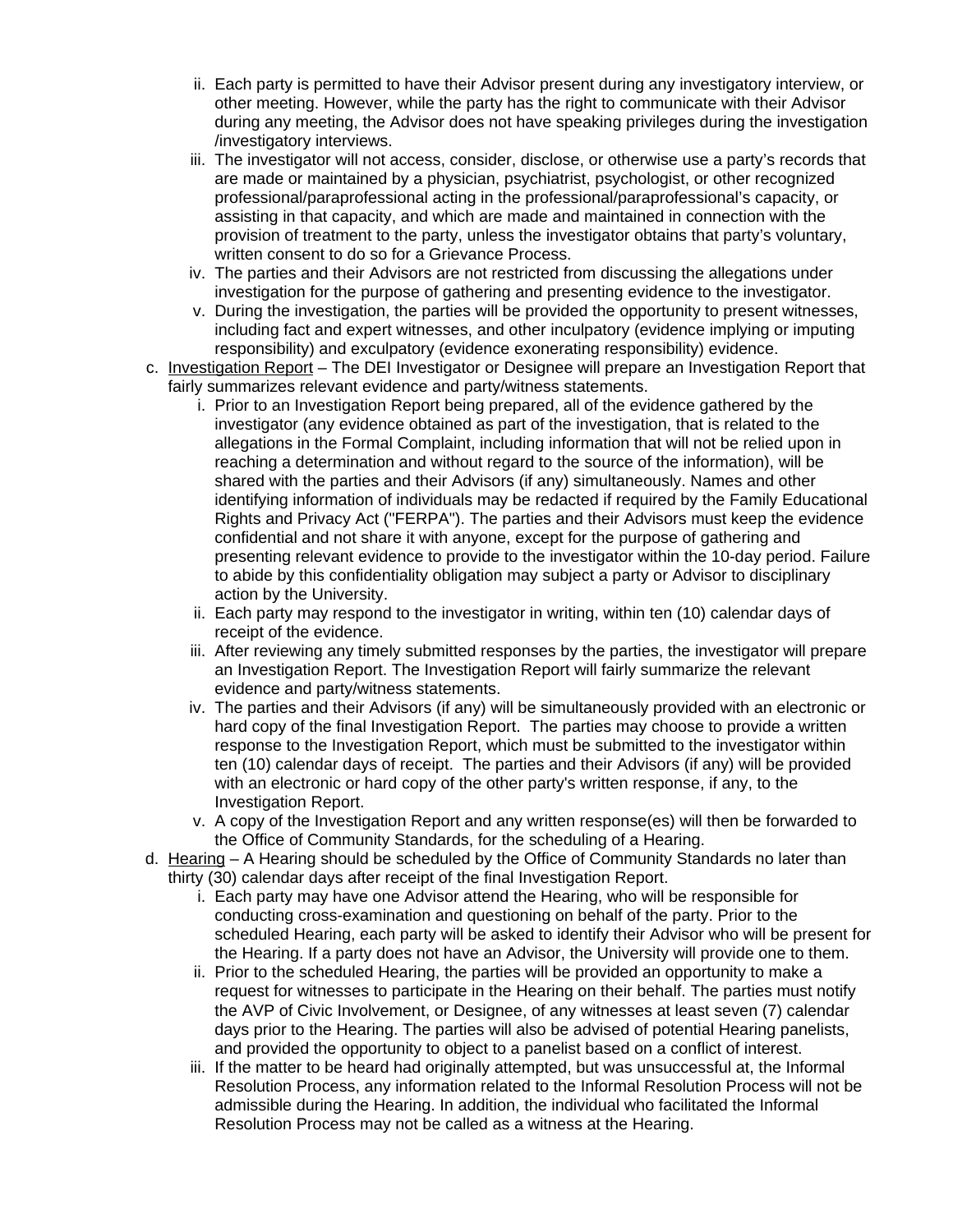- iv. A matter will be heard by a Hearing Panel consisting of three (3) voting members, one of whom will be the Hearing Chair. The Hearing Chair will exercise control over the manner in which the Hearing is conducted, including being responsible for managing the crossexamination and questioning process in accordance with applicable law/policy. The decisions regarding responsibility and any Disciplinary Sanctions, if applicable, will be determined by a majority vote.
- v. Hearings may be conducted with all parties physically present in the same geographic location or, at the University's discretion, any or all parties, witnesses, and other participants may appear at the Hearing virtually, with technology enabling participants simultaneously to see and hear each other. For Hearings occurring in-person, at the request of a party, the University will provide for the Hearing to occur with the parties located in separate rooms with technology enabling the Hearing Panel, parties and their Advisors to simultaneously see and hear the party or the witness answering questions.
- vi. Both/all parties shall be permitted to be present during testimony of all witnesses and presentation of the evidence throughout the Hearing.
- vii. Hearing Panel members will be provided access to the final Investigation Report and evidence at least twenty-four (24) hours prior to the Hearing. However, while the Hearing Panel members may consider the final Investigation Report as evidence, the Hearing Panel will function as an independent adjudicating body and will not be bound by any findings made by the investigator.
- viii. At the beginning of the Hearing, the Hearing Chair, along with the other members of the Hearing Panel, will enter their names into the recording. The parties and their Advisors will also enter their names into the recording.
- ix. The Hearing Chair will ask if the Respondent has received the original notice of allegation (s) letter, and understands the nature of the charges.
- x. The Hearing Chair will then confirm that the Hearing Panel members and the parties have received copies of the Formal Complaint, notice of allegation(s) letter, list of witnesses, along with the final Investigation Report.
- xi. The remainder of the Hearing will customarily proceed in the following order:
	- 1. Opening statement from the Complainant;
	- 2. Opening statement from the Respondent;
	- 3. Questioning of the investigator the Hearing Panel and parties' Advisors will have the opportunity to question the investigator;
	- 4. Questioning of Complainant by Hearing Panel;
	- 5. Cross-examination of Complainant by Respondent's Advisor;
	- 6. Questioning of Respondent by Hearing Panel;
	- 7. Cross-examination of Respondent by Complainant's Advisor;
	- 8. Questioning of witnesses each witness will be called one at a time, questioned separately, and dismissed at the conclusion of their testimony. Each witness may be questioned by the Hearing Panel, as well as the parties' Advisors;
	- 9. Final questions of the Complainant(s)/Respondent(s) from the Hearing Panel;
	- 10. Respondent's final statement; and
	- 11. Complainant's final statement.
- xii. Each party's Advisor will be permitted to ask the other party and any witnesses all relevant questions and follow-up questions, including those challenging credibility. Crossexamination conducted by the Advisors must be done directly, orally and in real time.
- xiii. Only relevant cross-examination and other questions may be asked of a party or witness. Before a Complainant, Respondent, or witness answers a cross-examination or other question, the Hearing Chair will first determine whether the question is relevant, and explain any decision to exclude a question as not relevant.
- xiv. Questions and evidence about the Complainant's sexual predisposition or prior sexual behavior are not relevant, unless such questions and evidence: (1) are offered to prove that someone other than the Respondent committed the conduct alleged by the Complainant, or (2) concern specific incidents of the Complainant's prior sexual behavior with respect to the Respondent, and are offered to prove Consent.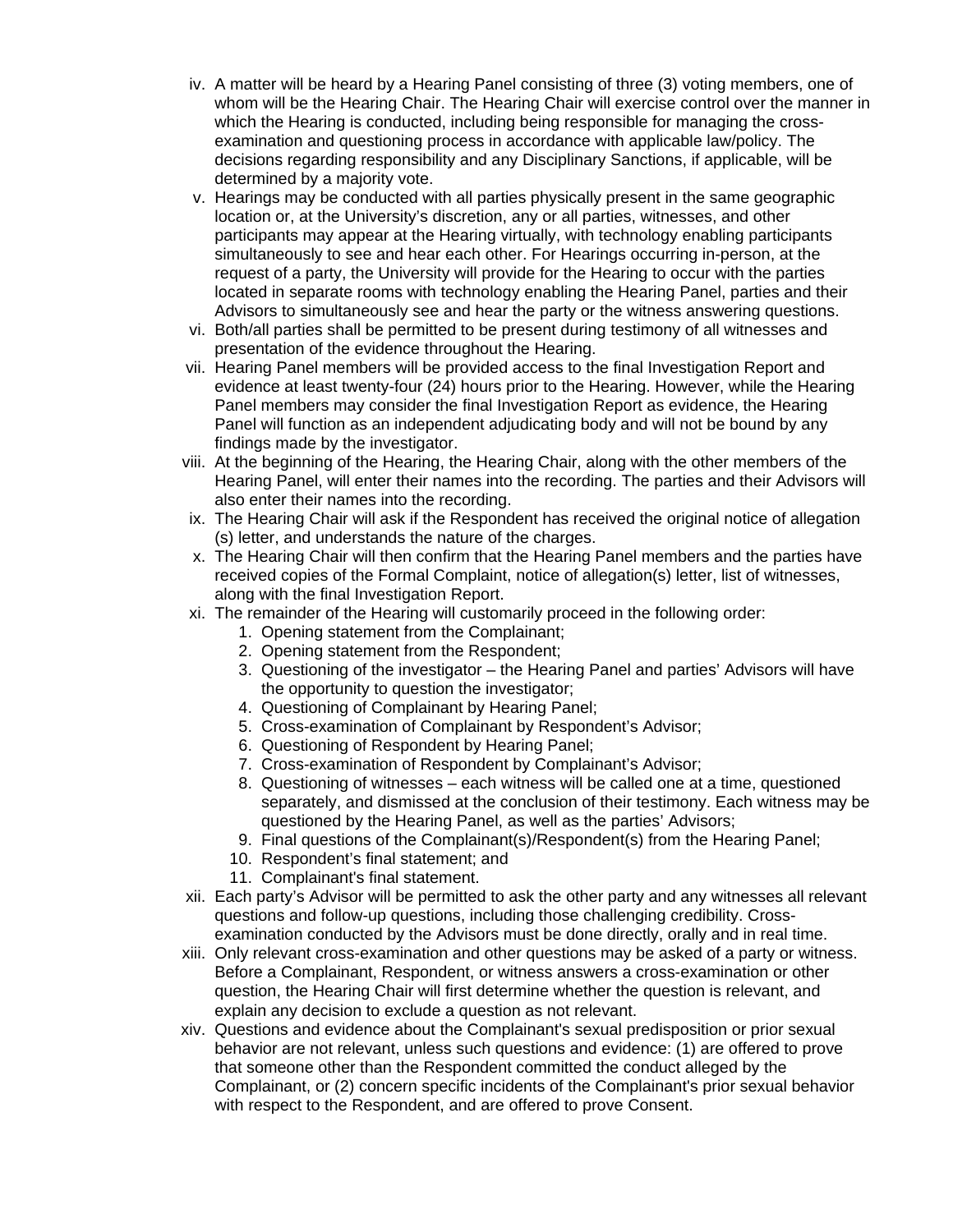- xv. The presentation of evidence by a party (including opening statements), questions directed to participants, and final statements may be constrained to specified time periods when cumulative or as otherwise deemed appropriate by the Hearing Chair.
- xvi. The Hearing Panel may not draw an inference about the determination regarding responsibility based solely on a party or witness's absence from the Hearing, or refusal to answer cross-examination or other questions.
- xvii. Formal rules of evidence that are applicable to civil and criminal trials are not applicable to the Hearing.
- xviii. All Hearings will be closed to the public, and the only individuals who are permitted to attend are the Complainant(s), Respondent(s), their Advisors, the Hearing Panel, and any witnesses called to provide testimony. In addition, University administrators (i.e., legal counsel) may also attend the Hearing with prior approval from the Hearing Chair.
- xix. All Hearings will be audio and/or video recorded. Upon request, a digital file will be made available to the parties for inspection and review.
- e. Written Determination Regarding Responsibility/Disciplinary Sanctions Within fourteen (14) calendar days following the Hearing, the decision-maker(s) will issue a written determination regarding responsibility, and Disciplinary Sanctions and/or Remedies (if applicable).
	- i. If a Respondent has a record of prior disciplinary violations by the University, unless otherwise permissible, this information will not be considered by the Hearing Panel until after a determination of responsibility has been made, to assist the Hearing Panel in determining appropriate Disciplinary Sanctions.
	- ii. The written determination will include:
		- 1. A summary of the allegations of Sexual Harassment/Sexual Assault;
		- 2. A description of the procedural steps taken from the receipt of the Formal Complaint through the determination, including any notices to the parties, interviews with parties and witnesses, site visits, methods used to gather other evidence, evidence considered, and hearings held;
		- 3. Findings of fact supporting the determination;
		- 4. Conclusions regarding the application of the University's Title IX Sexual Harassment /Sexual Assault Policy to the facts;
		- 5. A statement of, and rationale for, the result as to each allegation, including a determination regarding responsibility, any Disciplinary Sanction(s) the University will impose on the Respondent, and whether Remedies designed to restore or preserve equal access to the University's Education Program or Activity will be provided by the University to the Complainant; and
		- 6. Information regarding the University's process and permissible bases for the Complainant and Respondent to appeal.
	- iii. The University will provide the written determination to the parties simultaneously.
	- iv. The determination regarding responsibility becomes final either on the date that the University provides the parties with the written determination of the result of an appeal, if any appeal is filed; or if an appeal is not filed, the date on which an appeal would no longer be considered timely.
- 5. Informal Resolution Process

At any point after a Formal Complaint has been filed, but before a determination of responsibility has been made, the University offers the opportunity for the parties to take part in an Informal Resolution Process, as an alternative to the Formal Resolution Process. Allegations of Sexual Harassment /Sexual Assault made by a student against an employee may not be resolved through Informal Resolution.

Informal Resolution is an opportunity for the parties to settle their matter, without going through the entire Formal Resolution Process, and without a finding by the University related to responsibility. The University will not pursue disciplinary action against a Respondent during the Informal Resolution Process. And, if the parties seek an Informal Resolution after an investigation has already begun, the investigation will be suspended, pending the outcome of the Informal Resolution.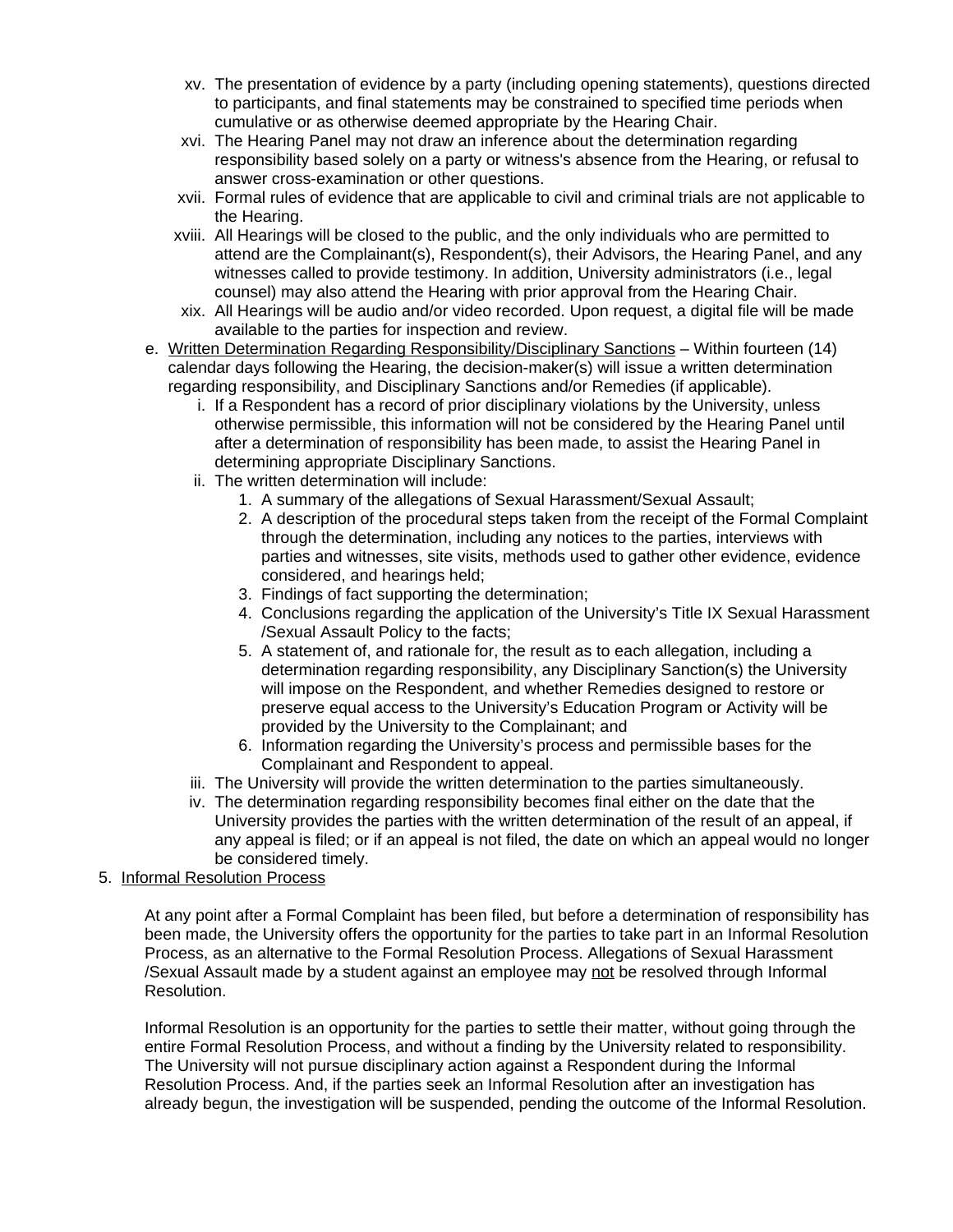Any party interested in pursuing an Informal Resolution should advise the Title IX Coordinator. Engagement in the Informal Resolution Process is completely voluntary, and each party must provide their written consent prior to beginning the process. If both/all parties do not agree to the Informal Resolution Process, the Formal Complaint will be addressed through the Formal Resolution Process. Most matters will be eligible for the Informal Resolution Process; however, the Title IX Coordinator, in his/her discretion, may determine, based on the allegations in the Formal Complaint, that a matter is not appropriate for Informal Resolution.

The Informal Resolution Process will be facilitated by the Title IX Coordinator or Designee. The Informal Resolution Process will be initiated within ten (10) calendar days of the receipt of the written consent of both/all parties. The Title IX Coordinator, or Designee, will work with the parties to complete the Informal Resolution Process within thirty (30) days.

Prior to engaging in the Informal Resolution Process, the parties will receive written notice providing the following information: (i) disclosure of the allegations, (ii) the requirements of the informal resolution process, including the circumstances under which it precludes the parties from resuming a Formal Complaint arising from the same allegations; (iii) notice that prior to agreeing to a resolution, any party has the right to withdraw from the Informal Resolution Process and resume the Formal Resolution Process; and (iv) the consequences resulting from participating in the Informal Resolution Process, including the records that will be maintained or could be shared.

If the parties reach an Informal Resolution of a Formal Complaint, an agreement that outlines the terms agreed upon by the parties will be prepared and signed by all parties. Each/all parties will be provided with a copy of the signed agreement, and the University will retain a copy in accordance with applicable law and its recordkeeping requirements. Agreements reached via the Informal Resolution Process shall be final and cannot be appealed. Any agreement reached through the Informal Resolution Process will provide that a student's failure to comply with the terms of the signed agreement may result in disciplinary action in accordance with the Student Code of Conduct; and an employee's failure to comply with the terms of a signed agreement may result in disciplinary action, up to and including termination.

If the Informal Resolution Process is unsuccessful, or a party requests to end the process before a resolution is reached, or if at any time the Title IX Coordinator, or Designee, determines an Informal Resolution is no longer appropriate, the matter will be addressed through the Formal Resolution Process.

If a matter is unsuccessful in reaching an informal resolution, and is to be addressed through the Formal Resolution Process, any information related to the Informal Resolution Process will not be admissible during a Hearing. In addition, the individual who facilitated the Informal Resolution Process may not be called as a witness at a Hearing.

# **XIII. APPEALS PROCESS**

Complainants or Respondents may appeal the University's dismissal of a Formal Complaint (or any allegations therein); or a determination regarding responsibility, including any Disciplinary Sanction(s) imposed.

- 1. Time to File an Appeal An appeal must be in writing, and filed within seven (7) calendar days of the date of the letter informing the parties of the dismissal decision; or the determination regarding responsibility, including any imposition of Disciplinary Sanctions, if applicable. If an appeal is not filed within seven (7) calendar days, the dismissal decision or determination regarding responsibility (including Disciplinary Sanctions, if applicable) will be deemed final.
- 2. **Bases for Appeal** Review of an appeal will be limited to the following bases:
	- a. Procedural irregularity or substantive error that affected the outcome of the matter. Deviations from the University's policy/procedures will not be a basis for sustaining an appeal unless significant prejudice resulted;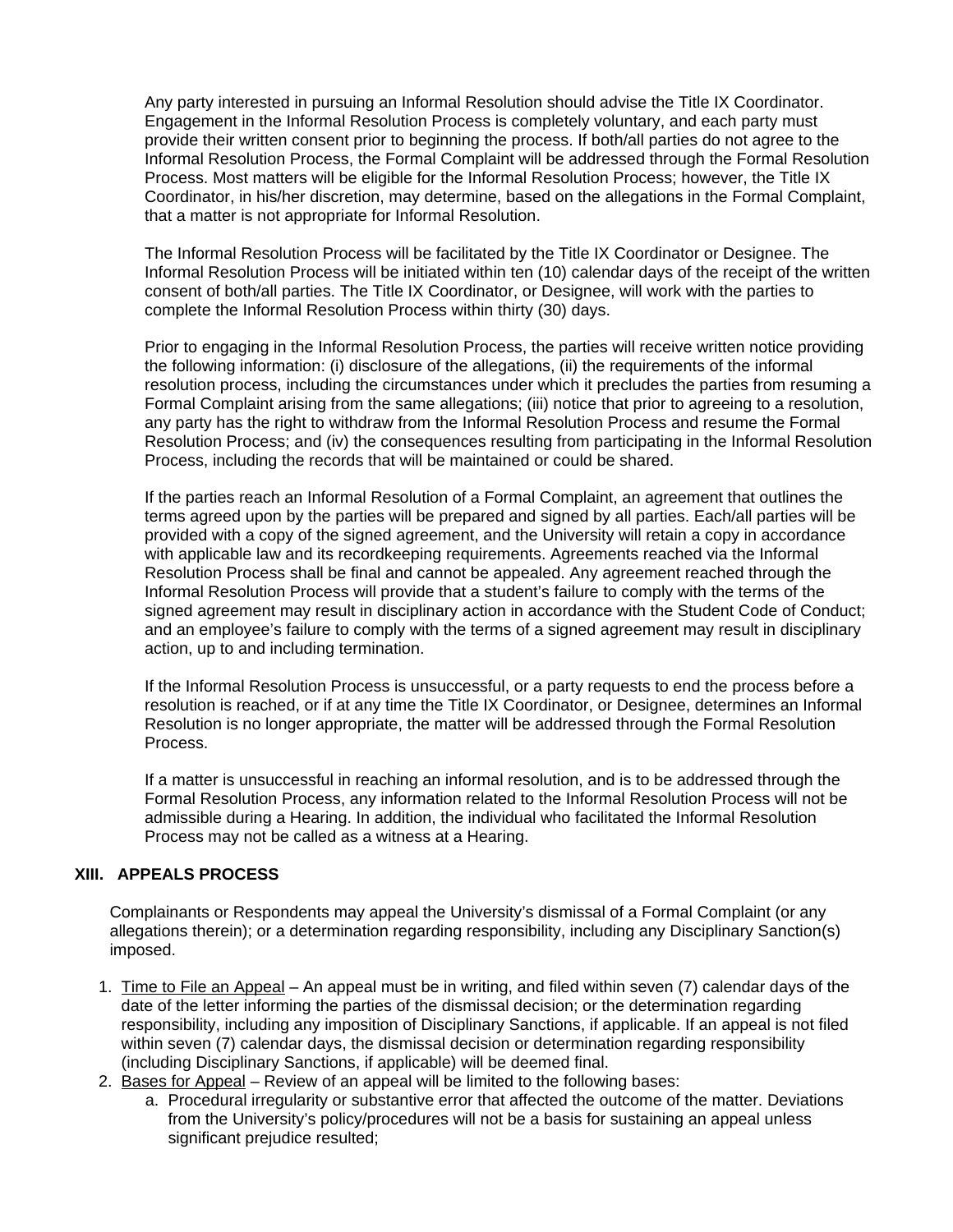- b. New evidence that was not reasonably available at the time the determination regarding responsibility or dismissal was made, that could affect the outcome of the matter;
- c. The Title IX Coordinator, investigator(s), or decision-maker(s) had a conflict of interest or bias for or against complainants or respondents generally or the individual Complainant or Respondent that affected the outcome of the matter; or
- d. The Disciplinary Sanction(s) imposed were substantially disproportionate or not appropriate in light of the violation(s).
- 3. Procedure for Appeal of Dismissal of Formal Complaint or Allegations A party who wishes to appeal the Title IX Coordinator's decision to dismiss the Formal Complaint or an allegation therein, must submit the appeal in writing to the Vice President for Student Life and Dean of Students ("VP for Student Life"), explaining in detail the basis of the request, and including any supporting documentation. The VP for Student Life, or Designee, will review the appeal, any submission from the other party, Formal Complaint and the Title IX Coordinator's decision to dismiss, and then issue a written decision resolving the appeal, that includes the rationale for the decision, within fourteen (14) calendar days of receipt of the appeal. The appeal decision will be issued simultaneously to both/all parties. An assigned Designee shall not be the Title IX Coordinator, DEI Investigator (or Designee), or anyone who would be involved in the determination regarding responsibility.
- 4. Procedure for Appeal of Determination Regarding Responsibility/Sanctions A party who wishes to appeal a determination of responsibility, including any Disciplinary Sanction(s) imposed, if applicable, must submit the appeal in writing to the Vice President for Student Life and Dean of Students ("VP for Student Life"), explaining in detail the basis of the request, and including any supporting documentation. The VP for Student Life, or Designee, will review the written appeal, any submission from the other party, and all documentation contained in the case file. The VP for Student Life, or Designee, will issue a written decision resolving the appeal, that includes the rationale for the decision, within twenty-one (21) calendar days of receipt of the appeal. The written appeal decision will be issued simultaneously to both/all parties. An assigned Designee shall not be the Title IX Coordinator, DEI Investigator (or Designee), or anyone who would be involved in the determination regarding responsibility.
- 5. Notification of Appeal If a party files an appeal, the other party(ies) will be notified and may make their own written submission in support of or challenging the decision of dismissal/determination of responsibility, to the VP for Student Life/Designee, no later than seven (7) calendar days after receipt of such notice.
- 6. Effect of Appeal If there is an appeal of a determination regarding responsibility, including any Disciplinary Sanction(s) imposed, the imposition of the Disciplinary Sanction(s), if applicable, will be deferred pending the decision of the appeal. However, any Interim Suspension, no contact directive or other appropriate Supportive/Interim Measure will remain in effect during the appeal process.
- 7. Final Decision An appeal may be resolved in the following manner:
	- a. A dismissal or determination regarding responsibility, including any Disciplinary Sanctions (if applicable), is affirmed;
	- b. A determination regarding responsibility is affirmed, but the Disciplinary Sanction(s)/Remedies is /are modified;
	- c. A dismissal is reversed, and the matter is returned to the Title IX Coordinator to address in accordance with the policy; or
	- d. A determination of responsibility is reversed, and a new outcome is determined, which may include imposition of Disciplinary Sanctions/Remedies or dismissal of the charges.

The decision made on appeal shall be the final action of the University.

# **XIV. TIMELINES**

All time frames set forth in this policy may be extended by the Title IX Coordinator, DEI Investigator, Hearing Panel Chair, or their Designee for good cause, with written notice to the Complainant(s) and Respondent(s) of the delay and the reason for the delay. Good cause may include, but is not limited to, considerations such as the absence of a party/Advisor, or a witness; the need for language assistance or an interpreter; or a person with disabilities requests a reasonable accommodation.

# **XV. RETALIATION**